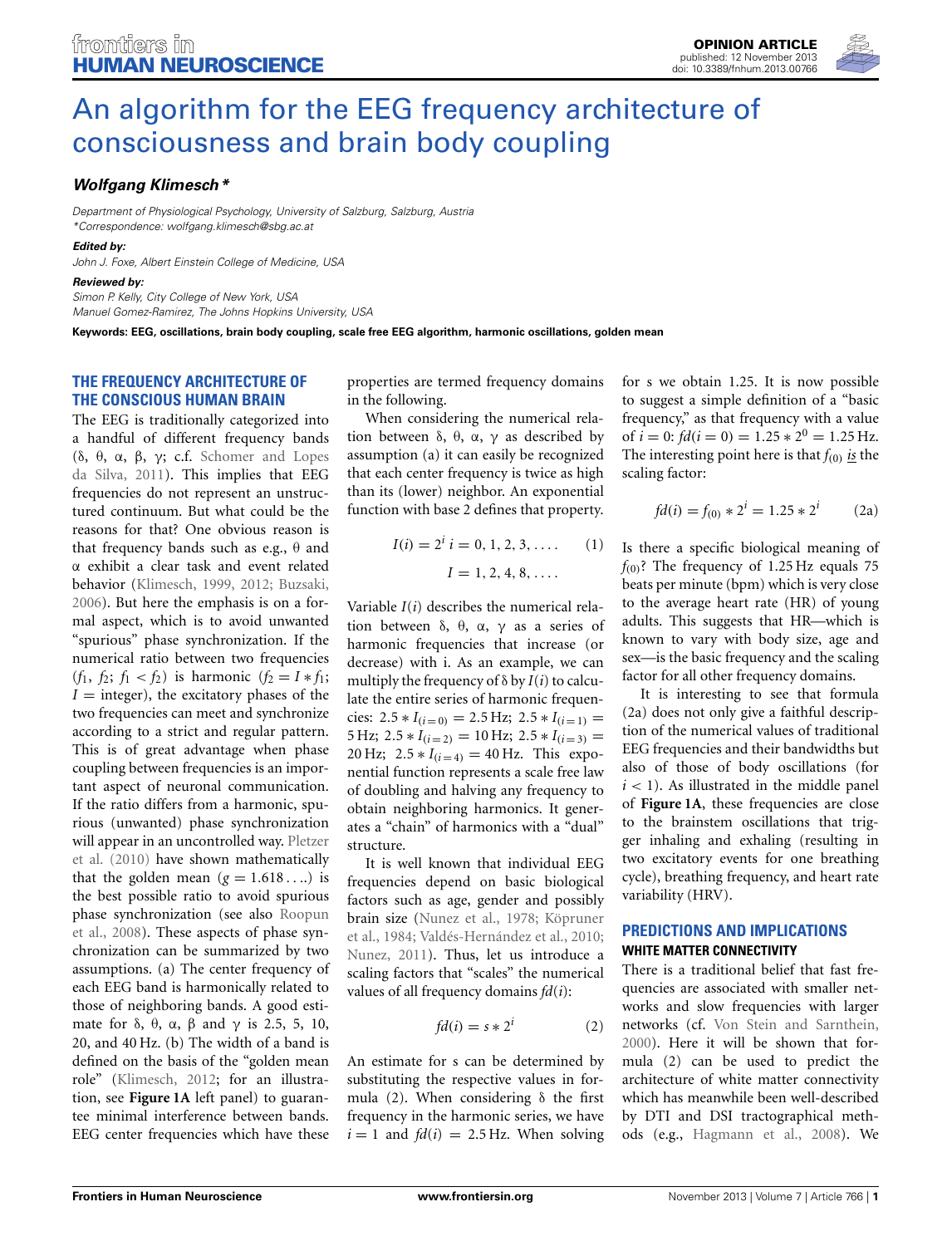

<span id="page-1-0"></span>**FIGURE 1 | Illustration of the doubling-halving algorithm as described by formula (2a). (A)** The distribution of the frequency domains, together with their bandwidths is shown in the left panel for brain oscillations and in the middle panel for body oscillations. The frequency boundaries are calculated according to the "golden mean role": The upper frequency boundary of domain i is that frequency which is maximally separated from domain *i* + 1 and the lower boundary is that frequency which is maximally separated from domain *i* − 1 (see the inset in the left panel for an example). The predicted frequency architecture for a mouse with a heart rate of 600 bpm  $(=10$  Hz) is

shown in the right panel. Note that the values for the center frequencies are the same as for humans but the relation to the index of a domain is changed. **(B)** Formula (2) can be used to predict the distribution of long-range white matter connectivity. The areas of the yellow rectangles in the left and middle panel represent the percentage of bundles for a frequency domain. Note that the area of each rectangle is constant and that the two sides of the rectangles change according to the doubling-halving algorithm of formula (2). The [empirical](#page-3-10) [distribution](#page-3-10) [is](#page-3-10) [shown](#page-3-10) [in](#page-3-10) [the](#page-3-10) [right](#page-3-10) [panel](#page-3-10) [\(data](#page-3-10) [are](#page-3-10) [from](#page-3-10) Hagmann et al. [\(2008](#page-3-10)), provided by Olaf Sporns).

proceed from the following considerations. Let us assume that EEG frequencies reflect activity of "long-range" corticocortical networks [\(Varela et al., 2001\)](#page-3-11) that are connected by myelinated axons. Let us further assume that the frequency of a domain is related to the size of a network which is characterized by a preferred length of reciprocal connections. When we assume that loop time—the conduction time for traversing a reciprocal connection—is equal to the period of a frequency domain (see the theory

of resonant, self-organizing phase locked loops by [Miller](#page-3-12), [1991\)](#page-3-12), we can predict the frequency histogram of loop times for each domain. The "doubling-halving" nature of our algorithm predicts that loop time of a given domain i is twice as long than that of  $i - 1$  but half of that of  $i + 1$ . The scale free nature of the algorithm suggests that there is no "typical" domain. Thus, we assume that the network of each domain consists—approximately—of an equal number of connections. This means that the percentage of fibers belonging to

a certain domain is a comparatively constant number. If we would assume that δ, θ, α, β, γ are associated with long range white matter connections, each frequency domain would be associated with about 20% of all white matter fibers, as is illustrated in the left panel of **[Figure 1B](#page-1-0)**. An obvious problem with this distribution is that we see "gaps" in loop length. We can overcome this problem by assuming that loop time can stay constant when longer fibers are stronger myelinated than shorter fibers (conduction velocity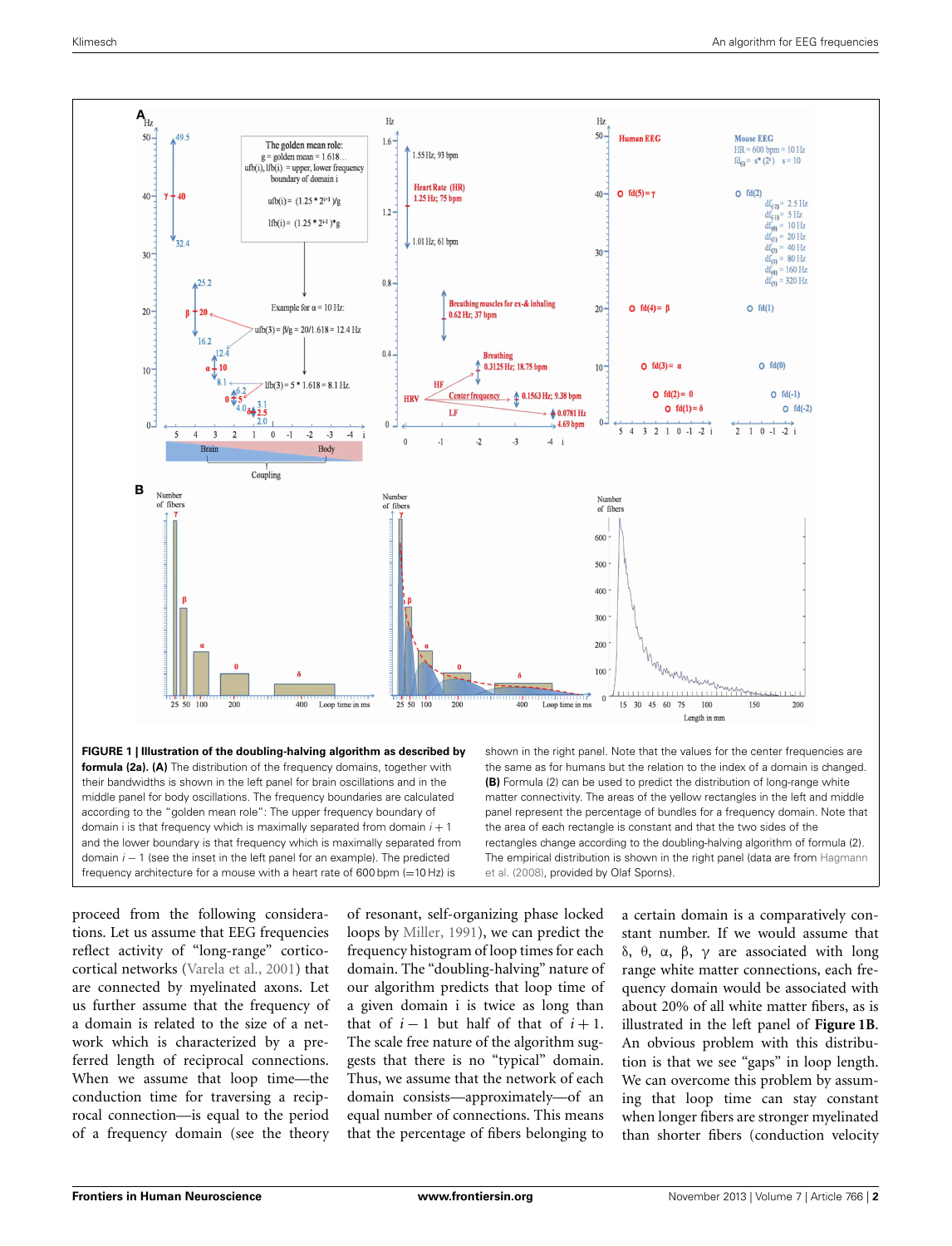Klimesch An algorithm for EEG frequencies

is positively associated with myelin shield thickness; e.g., [Rushton](#page-3-13)[,](#page-3-14) [1951](#page-3-13)[;](#page-3-14) Goldman and Albus, [1968;](#page-3-14) [Sabah, 2000\)](#page-3-15). Thus, a differential and selective myelination allows us to predict that loop times do not overlap between different frequency domains, although they have (different) fibers with the same length. This idea is illustrated in the middle panel of **[Figure 1B](#page-1-0)**, where each bar is replaced by an asymmetric inverted u shape distribution, with the right part representing strongly and the left part weakly myelinated fibers. The resulting distribution is represented by the red dotted line. Several findings are consistent with this prediction. First, there is some evidence that myelin thickness is positivel[y correlated with fiber length \(](#page-3-16)Chen et al., [1992](#page-3-16); [Hursh](#page-3-17), [1939](#page-3-17)) too keep conduction latency constant irrespective of fiber length [\(Salami et al., 2003\)](#page-3-18). Second, and most importantly, the predicted distribution is strikingly similar to the empirically observed distribution of fiber lengths as shown in the right panel of **[Figure 1B](#page-1-0)** (data are from [Hagmann et al.](#page-3-10), [2008](#page-3-10), provided by Olaf Sporns). It should also be noted that the predicted shape of the distribution does not agree with the concept of "random connectivity." When the cortex is modeled as the surface of a sphere, the resulting distribution of connections between all points of the surface exhibits an inverted u-shape distribution around the radius as mean.

#### **GLOBAL HARMONIC SYNCHRONIZATION AND CONSCIOUS COGNITION**

The chain of harmonic frequency domains as described by formula (2) may be considered a coordinate system for global synchronization, which most likely is typical for conscious cognition. This is well in line with the idea that consciousness is associated with coherent global and long-r[ange brain processes \(](#page-2-1)Bressler and Menon, [2010;](#page-2-1) [Dehaene and Changeux,](#page-3-19) [2011](#page-3-19)). Three groups of empirical data are also in support of this view, the task dependent emergence of between frequency phase coupling (e.g., [Palva et al., 2005](#page-3-20)), the observation that ERP's can be described by a superposition of transiently phase coupled frequencies [\(Klimesch et al.](#page-3-21), [2007](#page-3-21)) and—most importantly—that a change in the state of consciousness from active cognition to drowsiness and slow wave sleep (SWS) is accompanied by a dramatic change in the frequency architecture. It is characterized by a decoupling between those frequency domains that are described by formula (2a) and the emergence of frequencies (slow waves and spindles) that do not play a role during conscious cognition. SWS may be characterized by a loss of phase coupling and the emergence of phase to amplitude envelope coupling between slow waves and spindles (e.g., [Steriade, 2006](#page-3-22)).

### **HEART RATE AS SCALING FACTOR**

An important and surprising implication of formula (2a) is that HR and brain oscillations on the one hand and HR and body oscillations on the other hand can be harmonically coupled. One obvious question that arises is, whether changes in HR may lead to a direct, concomitant change in the frequency of brain (and body) oscillations. Brain oscillations may change slightly (e.g., α may exhibit a fatigue related decrease of about 1or 2 Hz) but never to an extent as HR is capable. Thus, in most cases a direct coupling with brain and body oscillations will not be possible. Two aspects are important here. One refers to a state of decoupling between brain oscillations and HR if the change in HR is very pronounced, such as during heavy exercise. The other aspect refers to an adaptive change in HR that may indeed allow a direct but short lasting, transient, coupling with brain oscillations even in cases where HR is tonically increased or decreased. As an example, if HR is increased to 90 bpm (1.5 Hz; period of 667 ms) a transient decrease to 75 bpm (i.e., an increase in the period of 800 ms for a few heart beats) or increase to 150 bpm (a decrease in the period to 400 ms for a few heart beats) would still allow for a transient task-related harmonic coupling with brain oscillations. Such an adaptive mechanism could be responsible for the generation of HRV. It is interesting to note that HR may also operate to "reset" brain activity as the existence of heartbeat evoked potentials suggest [\(Dirlich et al.,](#page-3-23) [1998](#page-3-23)).

## **CONCLUSIONS: BRAIN AND BODY AS COUPLED OSCILLATORS.**

Our algorithm can be considered a coordinate system for the coupling of brain and body oscillations. Brain body interactions may, thus, be described as complex system that couples and decouples [\(Buchman,](#page-2-2) [2002](#page-2-2)) on the basis of a specific harmonic frequency structure. As a scale free law it probably underlies all animal species. The fact that HR exhibits a tremendous between species variation (about 600 bpm for rats and 20 bpm for elephants) means—according to formula (2a)—that the physiological function of the domains change although the absolute frequency values may change little or remain even identical [if the animal  $fd_{(0)}$ obeys the doubling-halving algorithm relative to human HR] as is illustrated in the right panel of **[Figure 1](#page-1-0)**.

In a mathematic sense formula (2) represents a binary system. Since the emergence of information theory it became clear that any kind of information can be encoded on the basis of binary units (e.g., [Strogatz, 2012,](#page-3-24) p. 40). One may speculate that this algorithm represents a basic physical law of information encoding that requires the least amount of energy. This view is based on the fact that the scaling factor s has far reaching consequences from HR to body and brain size to metabolic processes. Another aspect is its fractal property because the doublinghalving relationship repeats over all different scales. For future research, the establishment of a large normative data base for brain and body oscillations would be helpful to clarify the questions raised here.

## **ACKNOWLEDGMENTS**

I wish to thank Olaf Sporns who has kindly provided us with data that allowed us to calculate the distribution of white matter bundles as shown in the right panel of **[Figure 1B](#page-1-0)**. I also wish to thank Julia Lechinger for performing this analysis. This research was supported by the Austrian Science Foundation (FWF Project P21503-B18).

### **REFERENCES**

- <span id="page-2-1"></span>Bressler, S., and Menon, V. (2010). Large-scale brain networks in cognition: emerging methods and principles. *Trends Cogn. Sci.* 14, 277–290. doi: 10.1016/j.tics.2010.04.004
- <span id="page-2-2"></span>Buchman, T. (2002). The community of the self. *Nature* 420, 246–251. doi: 10.1038/nature01260
- <span id="page-2-0"></span>Buzsaki, G. (2006). *Rhythms of the Brain*. New York, NY: Oxford University Press. doi: 10.1093/acprof:oso/9780195301069.001.0001